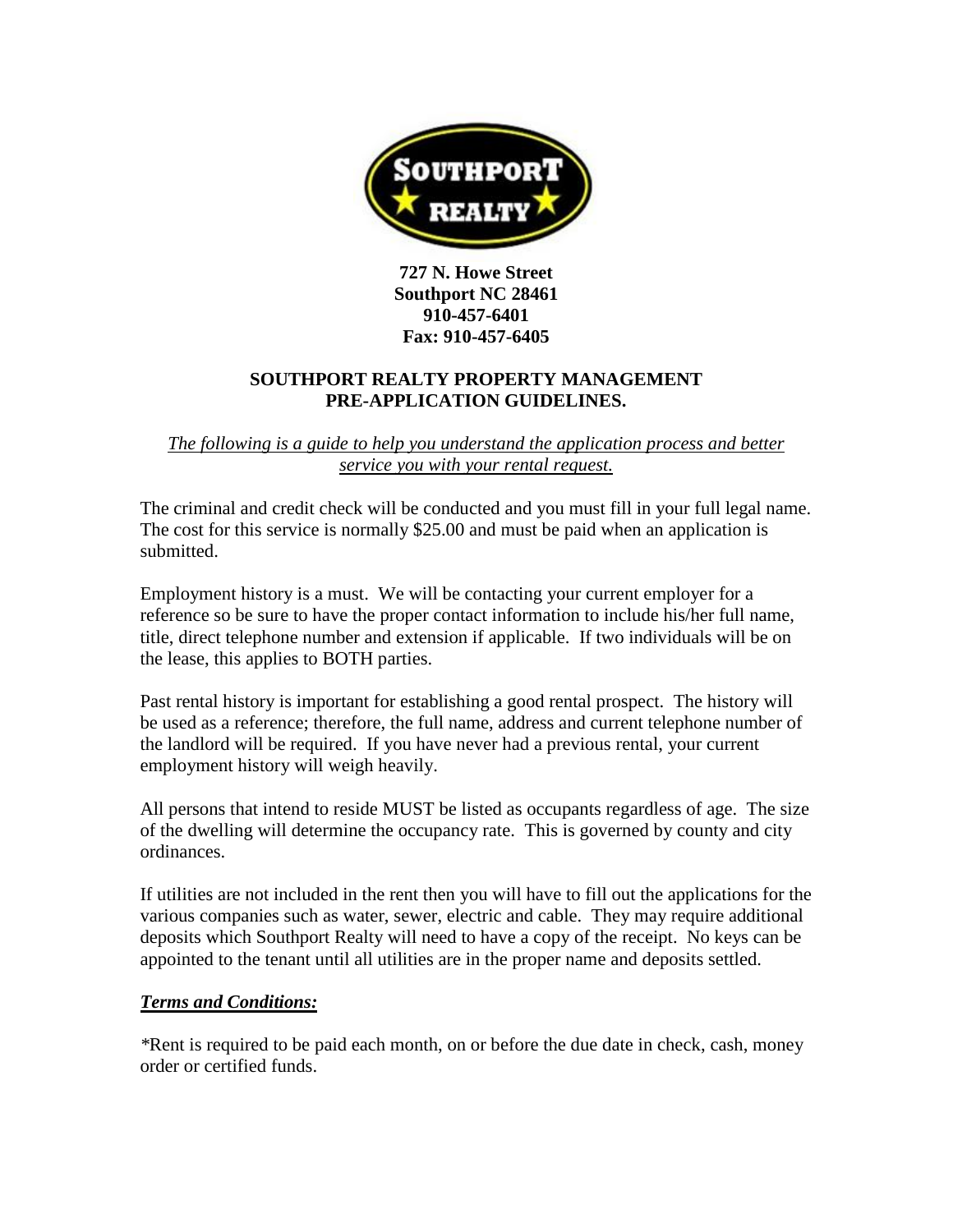\*You are required to pay a security deposit which will be held in a trust account and returned to you in full *provided that you leave the property in the same clean and orderly condition that it was in when you began your tenancy*.

\*If you place a security deposit on a property Southport Realty will take the property off the rental market and hold it for 30 days. If you are turned down for any reason we will refund your deposit. However, if your application is accepted and the security deposit has been received the deposit then becomes refundable at the property owners discretion. If for any reason you choose not to follow through with the rental of that specific property it is the owners right to refuse the release of the security deposit as compensation for lost time on the market.

\*Respect the property as if it were your own. Damage to the property, rude or unlawful behavior may be cause for eviction.

\*If pets are not permitted in the premises, do not violate this request or eviction may result. If pets are permitted, a NON REFUNDABLE PET FEE will be charged. The owner of the property will set this fee.

The property management department reserves the right to inspect all properties with a 24 hour notice.

READ YOUR LEASE COMPLETELY BEFORE SIGNING. THIS IS A LEGAL AND BINDING CONTRACT.

Thank you for taking the time to read this information. It is our intent to have both happy tenants as well as property owners.

DATE:

I HAVE READ AND UNDERSTAND ALL OF THE TERMS AND CONDITION OF THE PRE-APPLICATION PROCESS INCLUDING SECURITY DEPOSITS AND PET FEES. I have received a copy of the following brochures:

\*Questions and Answers on Renting Residential Real Estate \*Questions and Answers on Tenant Security Deposits

Signature of Prospective Tenants: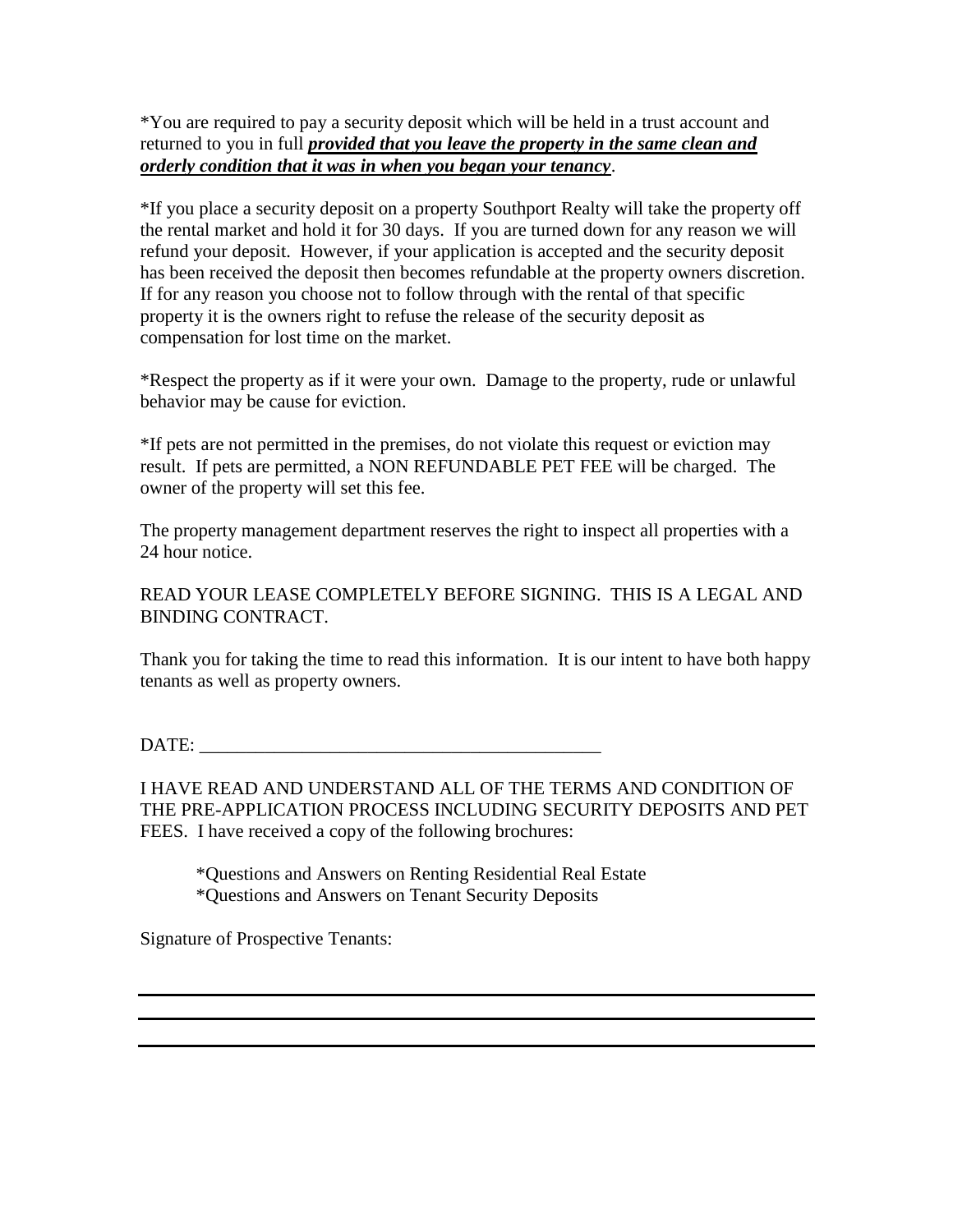

727 N. Howe Street Southport NC 28461 910-457-6401 or fax 910-457-6405

# **RENTAL APPLICATION**

| Requested rental period: (circle one) 1 year 6 months Other               |  |  |
|---------------------------------------------------------------------------|--|--|
|                                                                           |  |  |
|                                                                           |  |  |
|                                                                           |  |  |
|                                                                           |  |  |
| I would like to move in on this date: I have ______________ pets, they    |  |  |
| (Please fill in all pets, birds, and what type they are)                  |  |  |
|                                                                           |  |  |
|                                                                           |  |  |
| Current Residence                                                         |  |  |
| From _________________ to _____________. (Please indicate month and year) |  |  |
|                                                                           |  |  |
| Previous Residence                                                        |  |  |
| From _________________ to _____________. (Please indicate month and year) |  |  |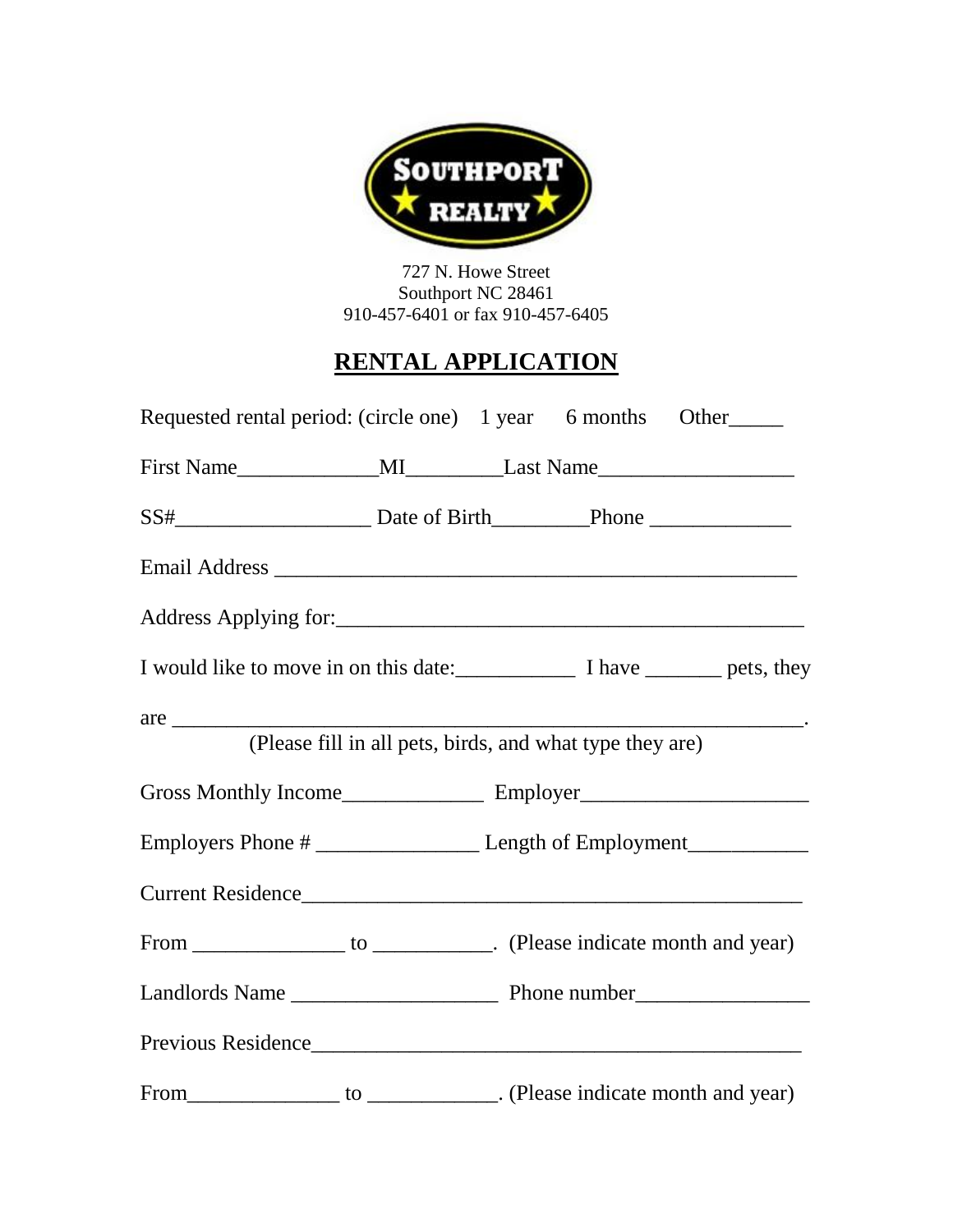| References: |  |  |  |  |
|-------------|--|--|--|--|
|             |  |  |  |  |
|             |  |  |  |  |
|             |  |  |  |  |
| Name:       |  |  |  |  |
|             |  |  |  |  |
|             |  |  |  |  |
|             |  |  |  |  |

Have you ever been sued for nonpayment of a debt?\_\_\_\_\_ If so, please explain

Have you ever been arrested and convicted of a felony? If so, please explain

- 1. I have examined the information that I have provided on this application and hereby agree that all answers are true to the best of my knowledge.
- 2. I understand and agree that this application is subject to approval by Southport Realty, Inc based on the information I have supplied on this application.
- 3. I understand that this is not a lease or rental agreement.
- 4. I hereby waive any claim for damages if my application is not accepted.
- 5. I understand that Southport Realty, Inc will make every good faith effort to have the premises ready for occupancy as promised.